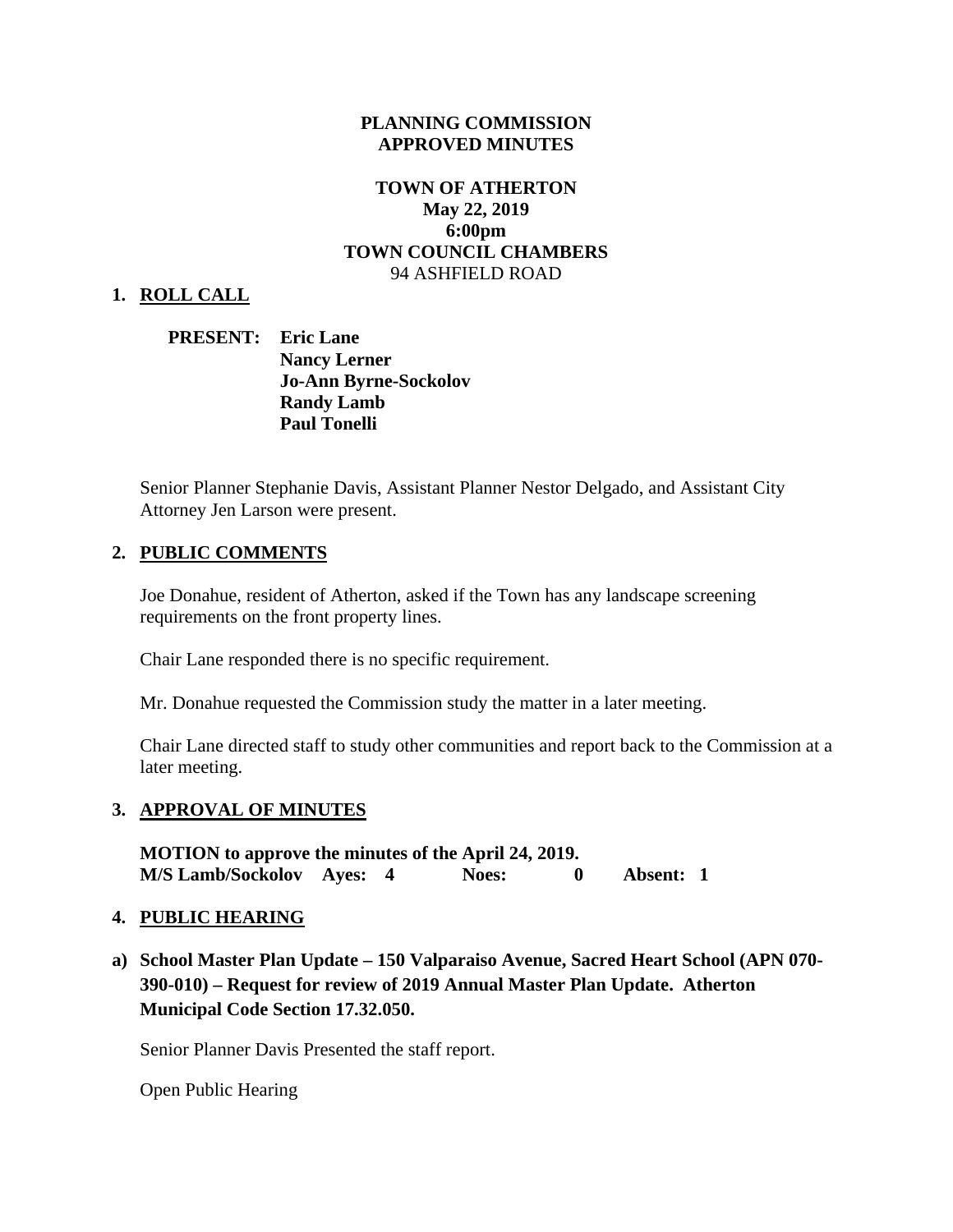Mike Dwyer, Director of Operations at Sacred Heart School, mentioned the new Academic Arts building will open for the upcoming new school year in August 2019. He mentioned the school had addressed neighborhood complaints regarding parking. Mr. Dwyer noted the portable classrooms previously approved would be decommissioned in early June 2019. He also made note of the school's parking and circulation efforts, as well as its added safety measures that include cameras, sensors, and an evacuation plan, and of future plans for a potential new aquatic center.

Chair Lane asked if other schools in Town had an evacuation plan.

Senior Planner Davis responded that none do to staff's knowledge.

Commissioner Tonelli asked how the gunshot detecting system works.

Mr. Dwyer responded that an alarm goes off and sensors pinpoint the location of the gunshot, which is sent to the police department. The school also automatically locks down.

Commissioner Tonelli asked if the aquatic center is an addition to the existing building.

Mr. Dwyer answered that it would be an additional building next to the existing one.

Close Public Hearing.

**MOTION to accept for filing the 2019 Annual Master Plan update from Sacred Heart Schools.** 

**M/S Sockolov/Tonelli Ayes: 5 Noes: 0** 

**b) Special Structures Permit -40 De Bell Drive (APN 061-272-030) – Request for a Special Structures Permit to allow for the construction of a swimming pool/spa to be located within the required front yard for accessory structures. Atherton Municipal Code Sections 17.15, 17.32 and 17.40.** 

Assistant Planner Delgado presented the staff report.

Chair Lane asked if the proposed new house would change the entry way to the property.

Assistant Planner Delgado responded that it would.

Open Public Hearing.

Joe Wettermark, homeowner at 40 De Bell, mentioned the plan was sent out to all neighbors, and they discussed the plans with all immediate neighbors and received no negative feedback.

**MOTION to approve the Special Structure Permit to allow for a pool at 40 De Bell Dr to encroach onto the front yard setback for an accessory structure.**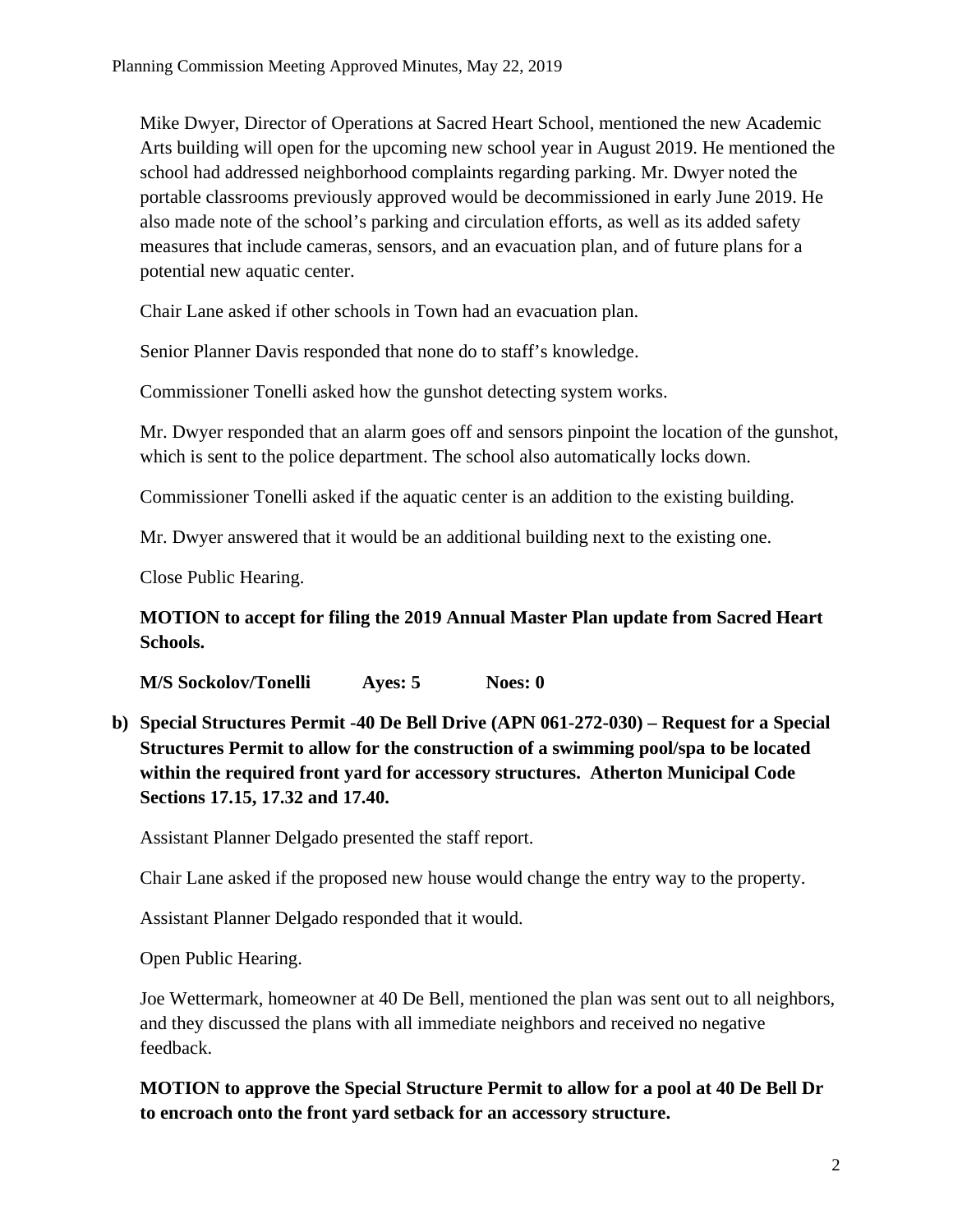**M/S Lamb/Sockolov Ayes: 5 Noes: 0** 

**c) Recommendation to the City Council on the 2019 Atherton General Plan Update – Certification of the Initial Study/Mitigated Negative Declaration and Mitigation Monitoring and Reporting Program and Adoption of the 2019 General Plan Update.** 

Senior Planner Davis presented the staff report.

The Commission discussed the cumulative updates proposed to the 2019 General Plan Update and had general questions of staff.

**MOTION to recommend to recommending to the City Council certification of the prepared Initial Study/Mitigated Negative Declaration (IS/MND), which includes a Mitigation Monitoring and Reporting Program, and adoption of the 2019 General Plan Update.** 

**M Lane/Lamb Ayes: 5 Noes: 0** 

- **5. NEW BUSINESS**
- **a) General Plan Consistency Determination for the Capital Improvement Program Fiscal Years 2018/2019 – 2023/2024**

Senior Planner Davis presented the staff report.

**MOTION to find the Capital Improvement program consistent with the General Plan.** 

**M/S Lamb/Tonelli Ayes: 5 Noes: 0** 

## **6. COMMISSIONERS' REPORT**

Commissioner Lamb mentioned work had been started at 46 Almendral that seemed to address prior concerns about construction equipment staging and other work within the front yard.

Commissioner Tonelli inquired about an inquiry regarding 88 Park.

Commissioner Lamb responded that for 88 Park, there were issues with sidewall height and size, and a neighbor had asked him regarding the development.

Chair Lane commended staff on their work on the General Plan.

# **7. STAFF REPORT**

Senior Planner Davis mentioned the next meeting on June 26, 2019 will take place at Jennings Pavilion at Holbrook Palmer Park.

# **8. ADJOURN**